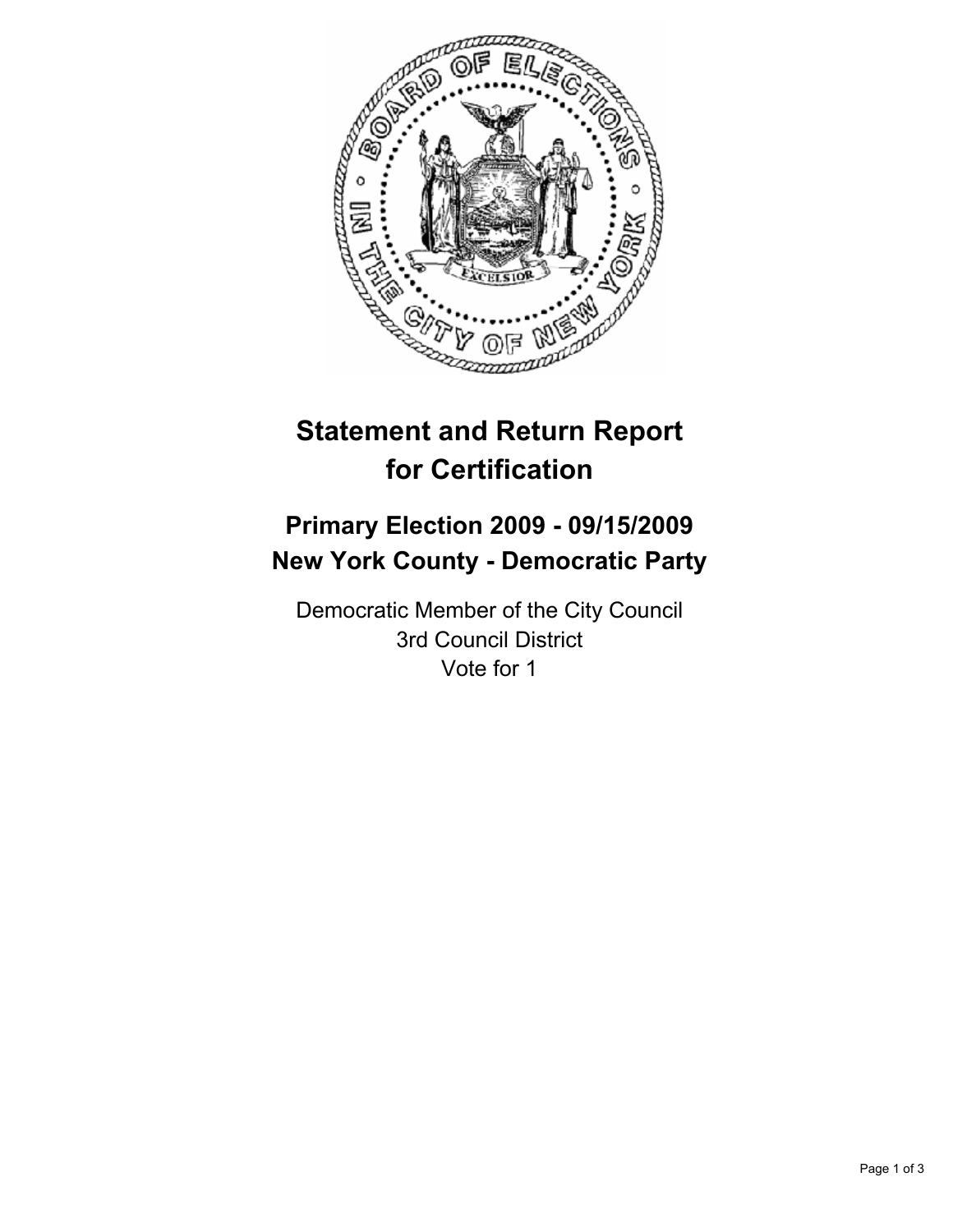

#### **Assembly District 66**

| <b>EMERGENCY</b>       | 44    |
|------------------------|-------|
| ABSENTEE/MILITARY      | 143   |
| AFFIDAVIT              | 29    |
| YETTA G KURLAND        | 1,851 |
| MARIA PASSANNANTE-DERR | 1,009 |
| CHRISTINE C QUINN      | 2.975 |
| <b>Total Votes</b>     | 5.835 |

#### **Assembly District 67**

| <b>EMERGENCY</b>         | 0   |
|--------------------------|-----|
| ABSENTEE/MILITARY        | 25  |
| AFFIDAVIT                | 6   |
| YETTA G KURLAND          | 130 |
| MARIA PASSANNANTE-DERR   | 79  |
| CHRISTINE C QUINN        | 271 |
| BILL MURAWSKI (WRITE-IN) |     |
| <b>Total Votes</b>       | 481 |

### **Assembly District 73**

| <b>Total Votes</b>     | 5 |
|------------------------|---|
| CHRISTINE C QUINN      | 2 |
| MARIA PASSANNANTE-DERR |   |
| YETTA G KURLAND        | 2 |
| <b>AFFIDAVIT</b>       | 0 |
| ABSENTEE/MILITARY      |   |
| <b>EMERGENCY</b>       |   |

#### **Assembly District 75**

| <b>Total Votes</b>     | 7.340 |
|------------------------|-------|
| CHRISTINE C QUINN      | 3,930 |
| MARIA PASSANNANTE-DERR | 1.124 |
| YETTA G KURLAND        | 2,286 |
| AFFIDAVIT              | 111   |
| ABSENTEE/MILITARY      | 195   |
| <b>EMERGENCY</b>       | 113   |